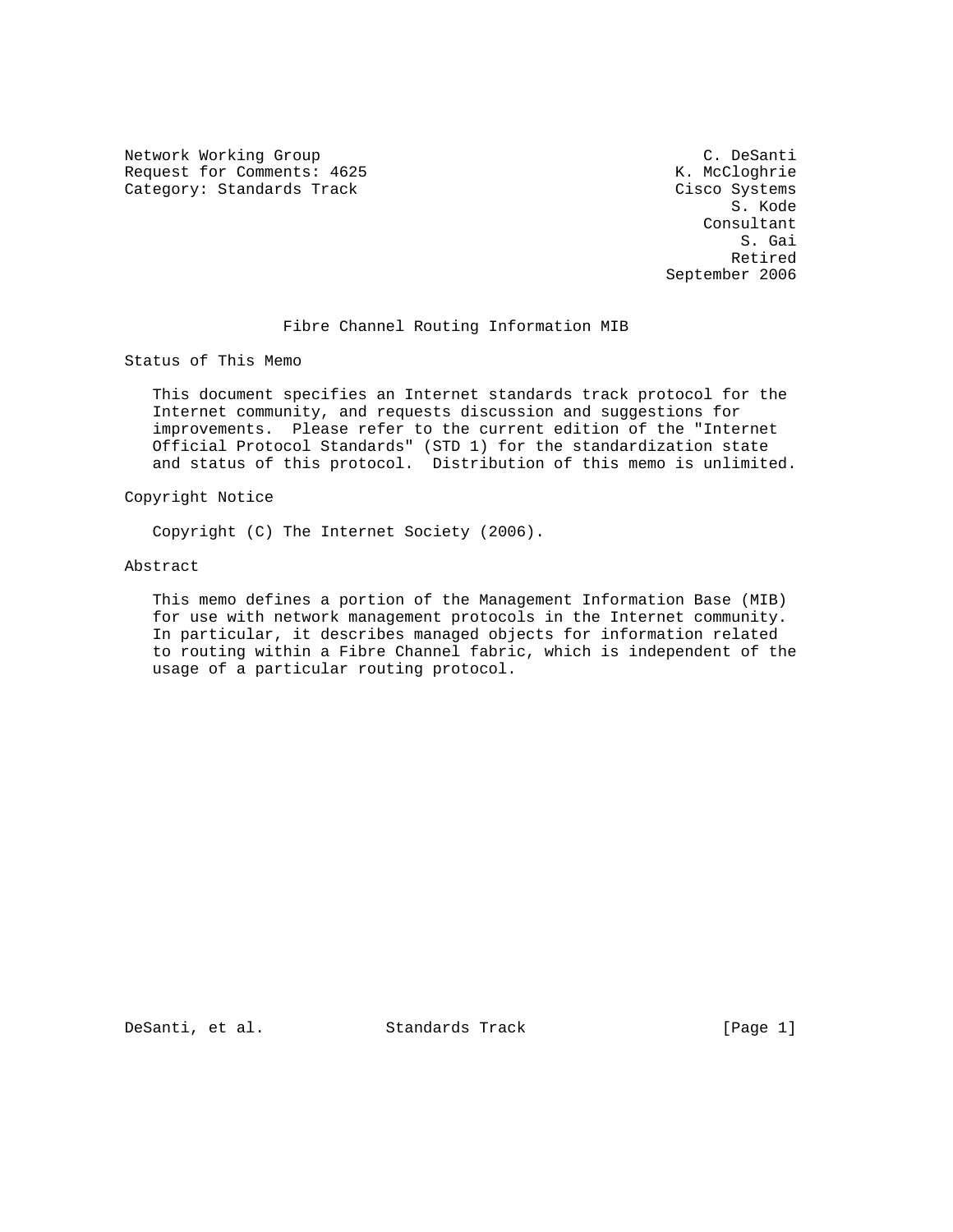# Table of Contents

|               | Introduction                                 |
|---------------|----------------------------------------------|
| $2^{\circ}$   | The Internet-Standard Management Framework 3 |
| $\mathcal{R}$ |                                              |
|               |                                              |
|               |                                              |
|               |                                              |
|               |                                              |
| 5             |                                              |
|               | 5.1. Fibre Channel Management Instance 5     |
|               | 5.2.                                         |
|               |                                              |
|               |                                              |
|               |                                              |
| б.            |                                              |
|               |                                              |
| $\mathsf{R}$  |                                              |
| 9.            |                                              |
|               |                                              |
|               |                                              |

DeSanti, et al. Standards Track [Page 2]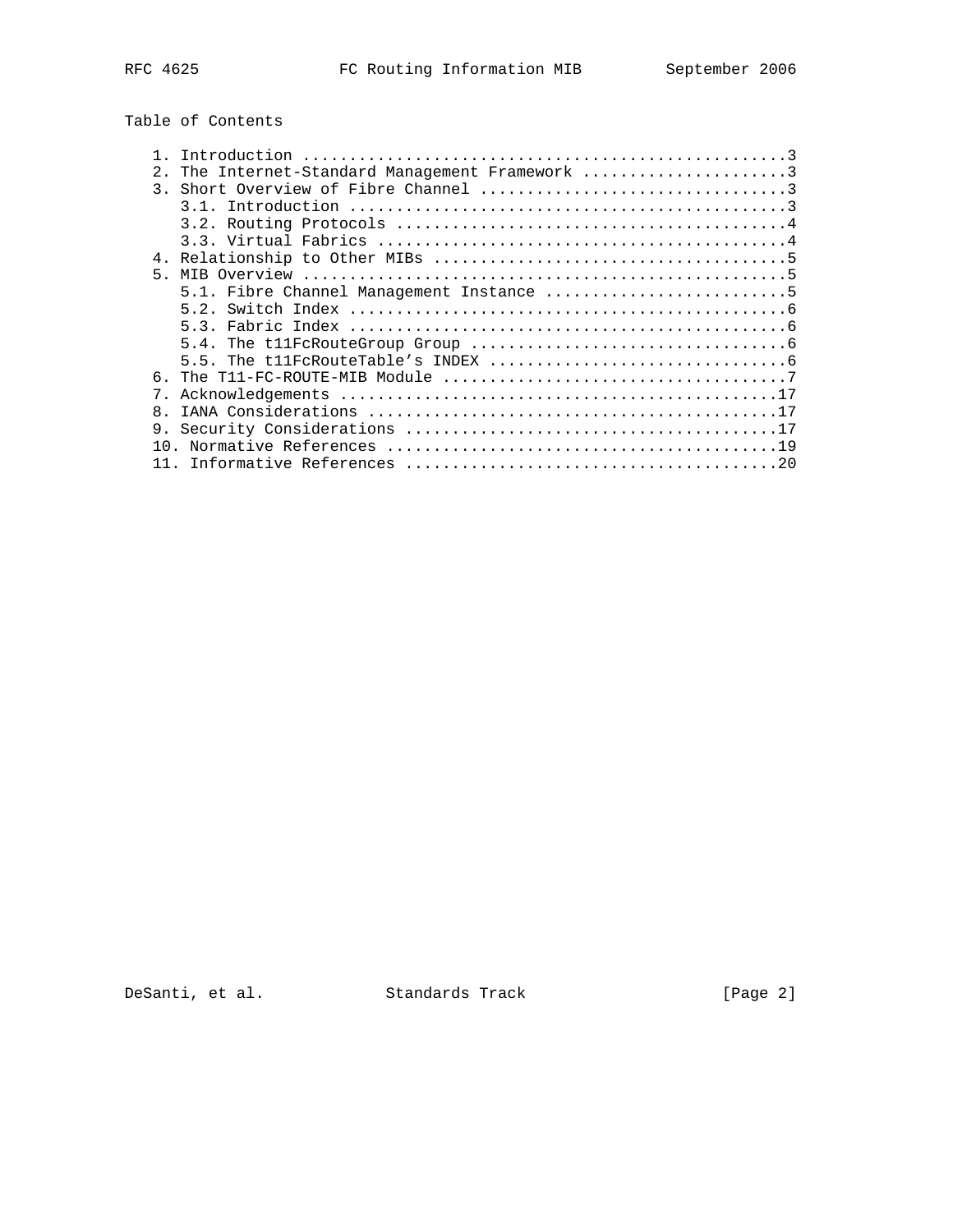1. Introduction

 This memo defines a portion of the Management Information Base (MIB) for use with network management protocols in the Internet community. In particular, it describes managed objects for information related to the Fibre Channel network's Routing Table for routing within a Fabric. Managed objects specific to particular routing protocols, such as the Fabric Shortest Path First (FSPF) protocol [FC-SW-4], are not specified in this MIB module.

 The key words "MUST", "MUST NOT", "REQUIRED", "SHALL", "SHALL NOT", "SHOULD", "SHOULD NOT", "RECOMMENDED", "MAY", and "OPTIONAL" in this document are to be interpreted as described in RFC 2119 [RFC2119].

2. The Internet-Standard Management Framework

 For a detailed overview of the documents that describe the current Internet-Standard Management Framework, please refer to section 7 of RFC 3410 [RFC3410].

 Managed objects are accessed via a virtual information store, termed the Management Information Base or MIB. MIB objects are generally accessed through the Simple Network Management Protocol (SNMP). Objects in the MIB are defined using the mechanisms defined in the Structure of Management Information (SMI). This memo specifies a MIB module that is compliant to the SMIv2, which is described in STD 58, RFC 2578 [RFC2578], STD 58, RFC 2579 [RFC2579] and STD 58, RFC 2580 [RFC2580].

- 3. Short Overview of Fibre Channel
- 3.1. Introduction

 The Fibre Channel (FC) is logically a bidirectional point-to-point serial data channel, structured for high performance. Fibre Channel provides a general transport vehicle for higher-level protocols, such as Small Computer System Interface (SCSI) command sets, the High- Performance Parallel Interface (HIPPI) data framing, IP (Internet Protocol), IEEE 802.2, and others.

 Physically, Fibre Channel is an interconnection of multiple communication points, called N\_Ports, interconnected either by a switching network, called a Fabric, or by a point-to-point link. A Fibre Channel "node" consists of one or more N\_Ports. A Fabric may consist of multiple Interconnect Elements, some of which are switches. An N\_Port connects to the Fabric via a port on a switch called an F\_Port. When multiple FC nodes are connected to a single port on a switch via an "Arbitrated Loop" topology, the switch port

DeSanti, et al. Standards Track [Page 3]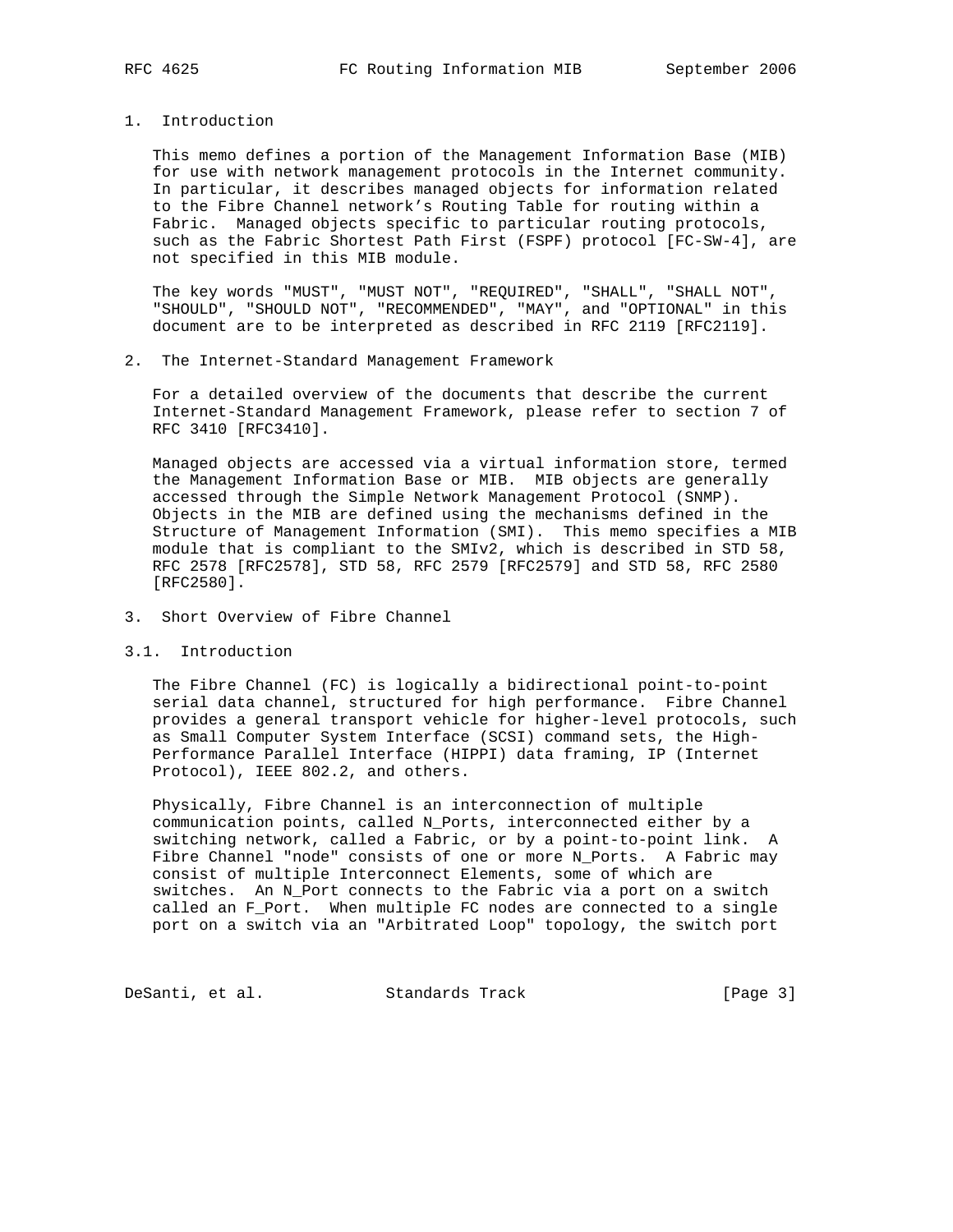is called an FL\_Port, and the nodes' ports are called NL\_Ports. The term Nx\_Port is used to refer to either an N\_Port or an NL\_Port. The term Fx\_Port is used to refer to either an F\_Port or an FL\_Port. A switch port, which is interconnected to another switch port via an Inter-Switch Link (ISL), is called an E\_Port. A B\_Port connects a bridge device with an E\_Port on a switch; a B\_Port provides a subset of E\_Port functionality.

 Many Fibre Channel components, including the fabric, each node, and most ports, have globally-unique names. These globally-unique names are typically formatted as World Wide Names (WWNs). More information on WWNs can be found in [FC-FS]. WWNs are expected to be persistent across agent and unit resets.

 Fibre Channel frames contain 24-bit address identifiers that identify the frame's source and destination ports. Each FC port has both an address identifier and a WWN. When a fabric is in use, the FC address identifiers are dynamic and are assigned by a switch. Each octet of a 24-bit address represents a level in an address hierarchy, a Domain\_ID being the highest level of the hierarchy.

#### 3.2. Routing Protocols

 The routing of frames within the Fabric is normally based on the standard routing protocol, called the Fabric Shortest Path First (FSPF) protocol. The operation of FSPF (or of any other routing protocol) allows a switch to generate and maintain its own routing table of how to forward frames it receives; i.e., a table in which to look up the destination address of a received frame in order to determine the best link by which to forward that frame towards its destination.

### 3.3. Virtual Fabrics

 The latest standard for an interconnecting Fabric containing multiple Fabric Switch elements is [FC-SW-4] (which replaces the previous revision, [FC-SW-3]). [FC-SW-4] carries forward the existing specification for the operation of a single Fabric in a physical infrastructure, augmenting it with the definition of Virtual Fabrics and with the specification of how multiple Virtual Fabrics can operate within one (or more) physical infrastructures. The use of Virtual Fabrics provides for each frame to be tagged in its header to indicate which one of several Virtual Fabrics that frame is being transmitted on. All frames entering a particular "Core Switch" [FC-SW-4] (i.e., a physical switch) on the same Virtual Fabric are processed by the same "Virtual Switch" within that Core switch.

DeSanti, et al. Standards Track [Page 4]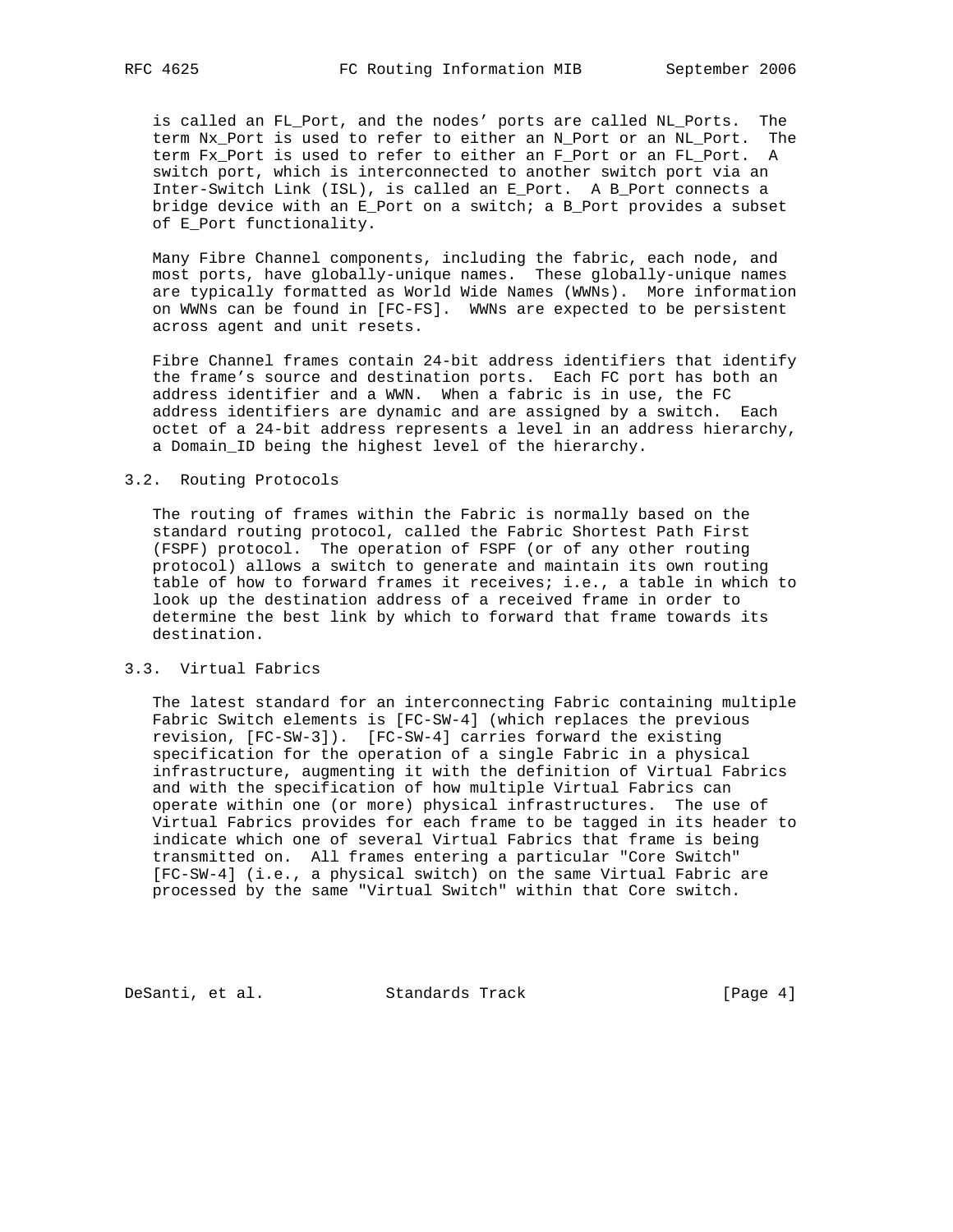#### 4. Relationship to Other MIBs

 The first standardized MIB for Fibre Channel [RFC2837] was focussed on Fibre Channel switches. It is being replaced by the more generic Fibre Channel Management MIB [FC-MGMT], which defines basic information for Fibre Channel hosts and switches, including extensions to the standard IF-MIB [RFC2863] for Fibre Channel interfaces.

 This MIB extends beyond [FC-MGMT] to cover the routing of traffic within a Fabric of a Fibre Channel network. The standard routing protocol for Fibre Channel is FSPF [FC-SW-4]. Another MIB [RFC4626] specifies management information specific to FSPF. This MIB contains routing information that is independent of FSPF (i.e., it would still apply even if a routing protocol other than FSPF were in use in the network).

 This MIB imports some common Textual Conventions from T11-TC-MIB, defined in [RFC4439].

5. MIB Overview

 This MIB module provides the means for monitoring the operation of, and configuring some parameters of, one or more instances of the FSPF protocol. (Note that there are no definitions in this MIB module of "managed actions" that can be invoked via SNMP.)

#### 5.1. Fibre Channel Management Instance

 A Fibre Channel management instance is defined in [FC-MGMT] as a separable managed instance of Fibre Channel functionality. Fibre Channel functionality may be grouped into Fibre Channel management instances in whatever way is most convenient for the implementation(s). For example, one such grouping accommodates a single SNMP agent with multiple AgentX [RFC2741] sub-agents, each sub-agent implementing a different Fibre Channel management instance.

 The object, fcmInstanceIndex, is IMPORTed from the FC-MGMT-MIB [FC-MGMT] as the index value that uniquely identifies each Fibre Channel management instance within the same SNMP context ([RFC3411], Section 3.3.1).

DeSanti, et al. Standards Track [Page 5]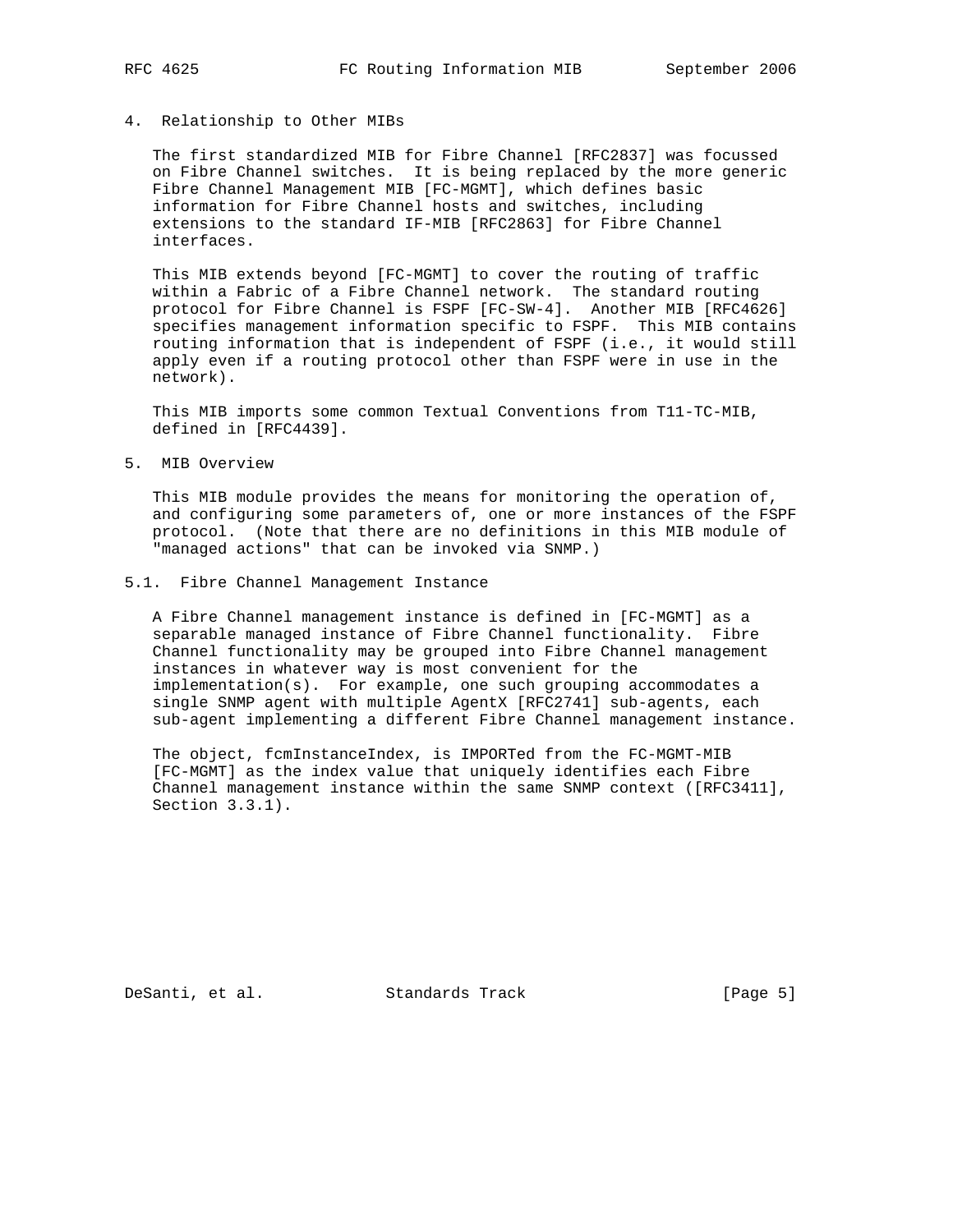## 5.2. Switch Index

 The FC-MGMT-MIB [FC-MGMT] defines the fcmSwitchTable as a table of information about Fibre Channel switches that are managed by Fibre Channel management instances. Each Fibre Channel management instance can manage one or more Fibre Channel switches. The Switch Index, fcmSwitchIndex, is IMPORTed from the FC-MGMT-MIB as the index value that uniquely identifies a Fibre Channel switch among those (one or more) managed by the same Fibre Channel management instance.

#### 5.3. Fabric Index

Whether operating on a physical Fabric (i.e., without Virtual Fabrics) or within a Virtual Fabric, the operation of FSPF within a Fabric is identical. Therefore, this MIB defines all Fabric-related information in tables that are INDEX-ed by an arbitrary integer, named a "Fabric Index", the syntax of which is IMPORTed from the T11-TC-MIB. When a device is connected to a single physical Fabric, without use of any virtual Fabrics, the value of this Fabric Index will always be 1. In an environment of multiple virtual and/or physical Fabrics, this index provides a means to distinguish one Fabric from another.

 It is quite possible, and may even be likely, that a Fibre Channel switch will have ports connected to multiple virtual and/or physical Fabrics. Thus, in order to simplify a management protocol query concerning all the Fabrics to which a single switch is connected, fcmSwitchIndex will be listed before t11FcRouteFabricIndex when they both appear in the same INDEX clause.

### 5.4. The t11FcRouteGroup Group

This MIB contains one object group, the t11FcRouteGroup, which contains objects to allow the displaying and the configuring of routes in the Fibre Channel Routing tables for the locally managed switches.

# 5.5. The t11FcRouteTable's INDEX

 It is normally valuable for a MIB table that contains routes to be ordered such that a management application is able to query the table based on some attribute, without having to read every row in the MIB table. This requires that the rows in the table be ordered according to such attributes, and thus that those attributes be represented by objects included in the table's INDEX clause. Examples of this can be seen in the ipCidrRouteTable [RFC2096] and, more recently, the inetCidrRouteTable in [RFC4292].

DeSanti, et al. Standards Track [Page 6]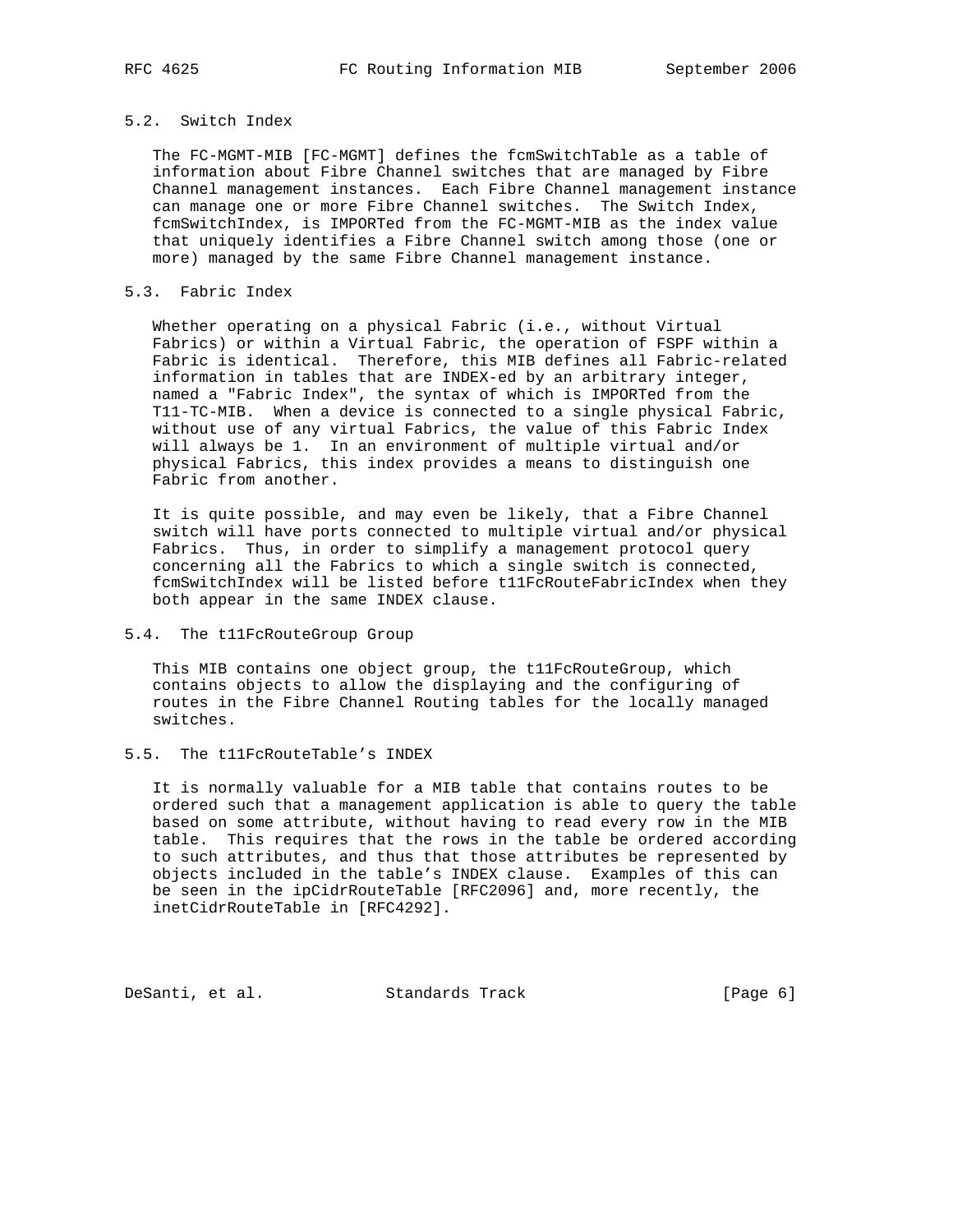While this useful feature results in an unusually large number (ten) of objects in the t11FcRouteTable's INDEX clause, all ten are either integers or strings of 3 (or zero) octet length, so the resulting OIDs are not unusually large. (Specifically, the aggregate number of sub-identifiers to be appended to an OBJECT-TYPE's OID, when naming an instance of an object in the t11FcRouteTable, is at most 22 sub identifiers; i.e., less than the \*minimum\* number to be appended for the inetCidrRouteTable table.) 6. The T11-FC-ROUTE-MIB Module T11-FC-ROUTE-MIB DEFINITIONS ::= BEGIN IMPORTS MODULE-IDENTITY, OBJECT-TYPE, Unsigned32, mib-2 FROM SNMPv2-SMI -- [RFC2578]<br>MODULE-COMPLIANCE, OBJECT-GROUP FROM SNMPv2-CONF -- [RFC2580] MODULE-COMPLIANCE, OBJECT-GROUP RowStatus, TimeStamp, StorageType FROM SNMPv2-TC -- [RFC2579] InterfaceIndex, InterfaceIndexOrZero FROM IF-MIB -- [RFC2863] fcmInstanceIndex, fcmSwitchIndex, FcAddressIdOrZero, FcDomainIdOrZero FROM FC-MGMT-MIB -- [FC-MGMT] T11FabricIndex FROM T11-TC-MIB; -- [RFC4439] t11FcRouteMIB MODULE-IDENTITY LAST-UPDATED "200608140000Z" ORGANIZATION "T11" CONTACT-INFO " Claudio DeSanti Cisco Systems, Inc. 170 West Tasman Drive San Jose, CA 95134 USA EMail: cds@cisco.com Keith McCloghrie Cisco Systems, Inc. 170 West Tasman Drive San Jose, CA USA 95134 Email: kzm@cisco.com" DESCRIPTION "The MIB module for configuring and displaying Fibre Channel Route Information. Copyright (C) The Internet Society (2006). This version of this MIB module is part of RFC 4625; see the RFC itself for full legal notices." REVISION "200608140000Z"

DeSanti, et al. Standards Track [Page 7]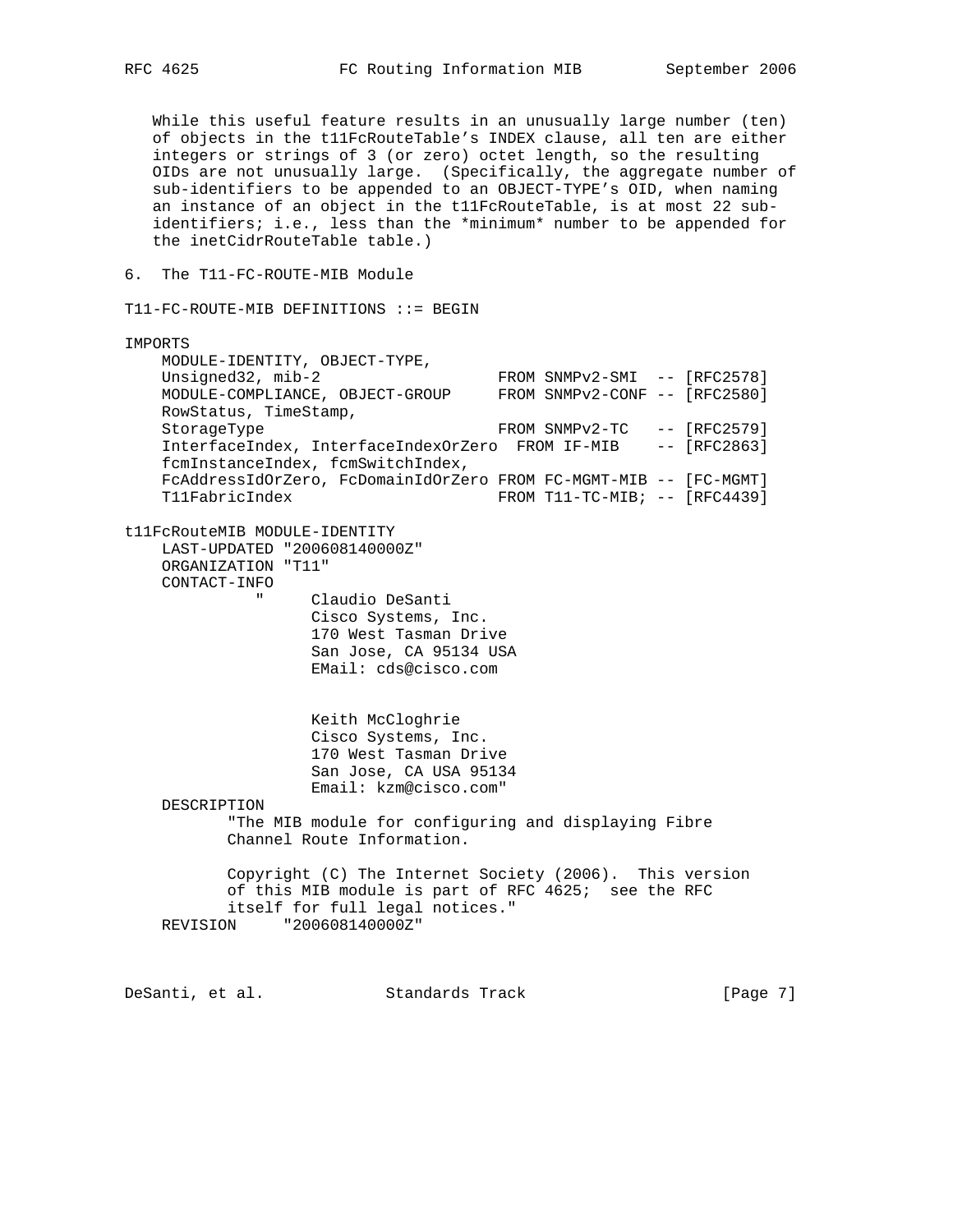```
 DESCRIPTION
            "Initial version of this MIB module, published as RFC4625."
    : := \{ \text{min-2} \ 144 \}t11FcRouteNotifications OBJECT IDENTIFIER ::= { t11FcRouteMIB 0 }
t11FcRouteObjects OBJECT IDENTIFIER ::= \{ t11FcRouteMIB 1 \}t11FcRouteConformance OBJECT IDENTIFIER ::= \{ t11FcRouteMIB 2 \}--
-- Per-Fabric routing information
--
t11FcRouteFabricTable OBJECT-TYPE
    SYNTAX SEQUENCE OF T11FcRouteFabricEntry
    MAX-ACCESS not-accessible
    STATUS current
    DESCRIPTION
           "The table containing Fibre Channel Routing information
           that is specific to a Fabric."
     ::= { t11FcRouteObjects 1 }
t11FcRouteFabricEntry OBJECT-TYPE
    SYNTAX T11FcRouteFabricEntry
    MAX-ACCESS not-accessible
    STATUS current
    DESCRIPTION
           "Each entry contains routing information specific to a
           particular Fabric on a particular switch (identified by
           values of fcmInstanceIndex and fcmSwitchIndex)."
     INDEX { fcmInstanceIndex, fcmSwitchIndex,
                 t11FcRouteFabricIndex }
     ::= { t11FcRouteFabricTable 1 }
T11FcRouteFabricEntry ::=
    SEQUENCE {
        t11FcRouteFabricIndex T11FabricIndex,
        t11FcRouteFabricLastChange TimeStamp
     }
t11FcRouteFabricIndex OBJECT-TYPE
     SYNTAX T11FabricIndex
    MAX-ACCESS not-accessible
   STATUS
    DESCRIPTION
           "A unique index value that uniquely identifies a
           particular Fabric.
           In a Fabric conformant to FC-SW-3, only a single Fabric
DeSanti, et al. Standards Track [Page 8]
```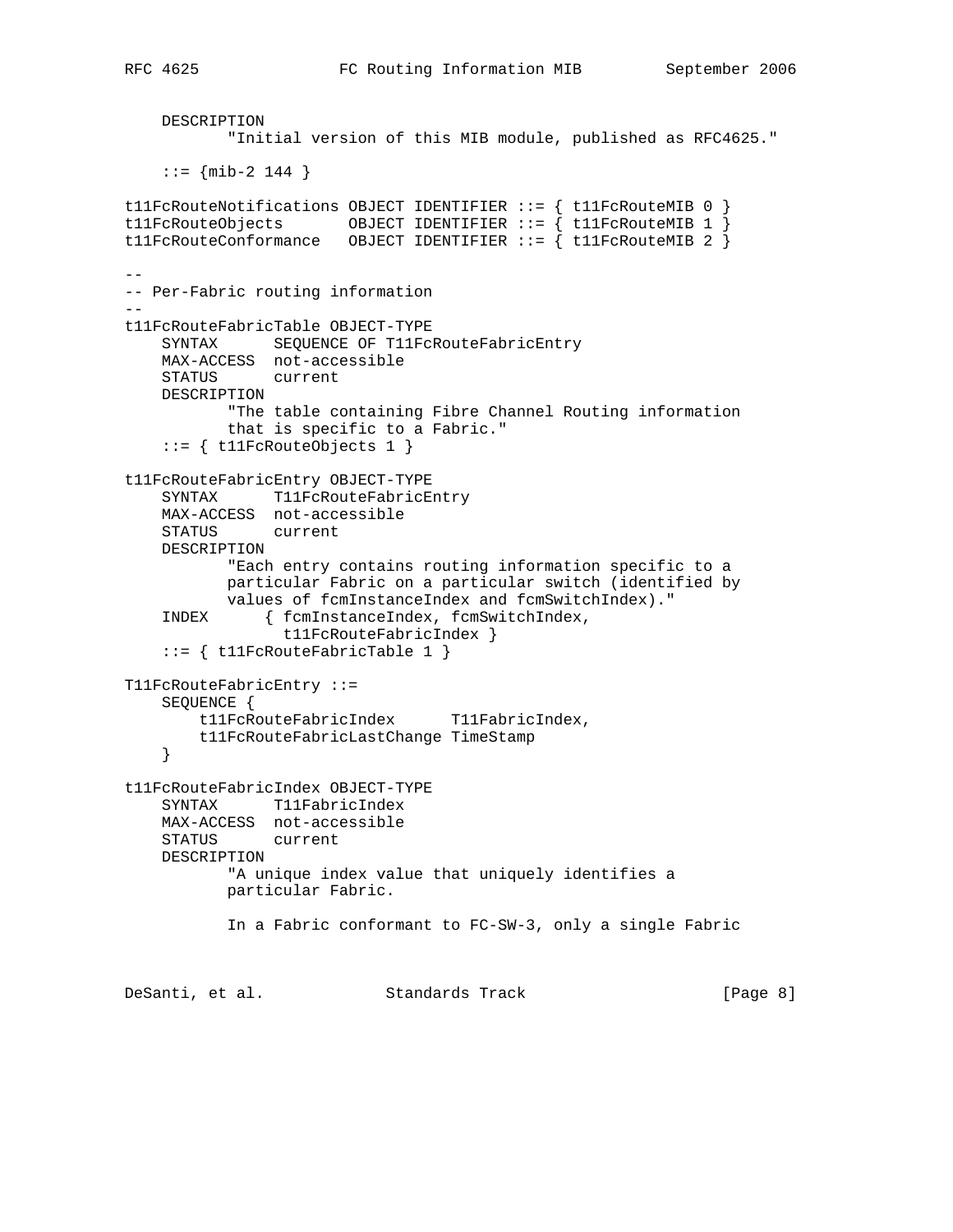can operate within a physical infrastructure, and thus the value of this Fabric Index will always be 1. In a Fabric conformant to FC-SW-4, multiple Virtual Fabrics can operate within one (or more) physical infrastructures. In such a case, index value is used to uniquely identify a particular Fabric within a physical infrastructure." ::= { t11FcRouteFabricEntry 1 } t11FcRouteFabricLastChange OBJECT-TYPE SYNTAX TimeStamp MAX-ACCESS read-only STATUS current DESCRIPTION "The value of sysUpTime at the most recent time when any corresponding row in the t11FcRouteTable was created, modified, or deleted. A corresponding row in the t11FcRouteTable is for the same management instance, the same switch, and same Fabric as the row in this table. If no change has occurred since the last restart of the management system, then the value of this object is 0." ::= { t11FcRouteFabricEntry 2 } -- -- Fibre Channel Routing table - t11FcRouteTable OBJECT-TYPE SYNTAX SEQUENCE OF T11FcRouteEntry MAX-ACCESS not-accessible STATUS current DESCRIPTION "The Fibre Channel Routing tables for the locally managed switches. This table lists all the routes that are configured in and/or computed by any local switch for any Fabric. Such routes are used by a switch to forward frames (of user data) on a Fabric. The conceptual process is based on extracting the Destination Fibre Channel Address Identifier (D\_ID) out of a received frame (of user data) and comparing it to each entry of this table that is applicable to the given switch and Fabric. Such comparison consists of first performing a logical-AND of the extracted D\_ID with a mask (the value of t11FcRouteDestMask) and second comparing the result of that 'AND' operation to the value of

 t11FcRouteDestAddrId. A similar comparison is made of the Source Fibre Channel Address Identifier (S\_ID) of a frame

DeSanti, et al. Standards Track [Page 9]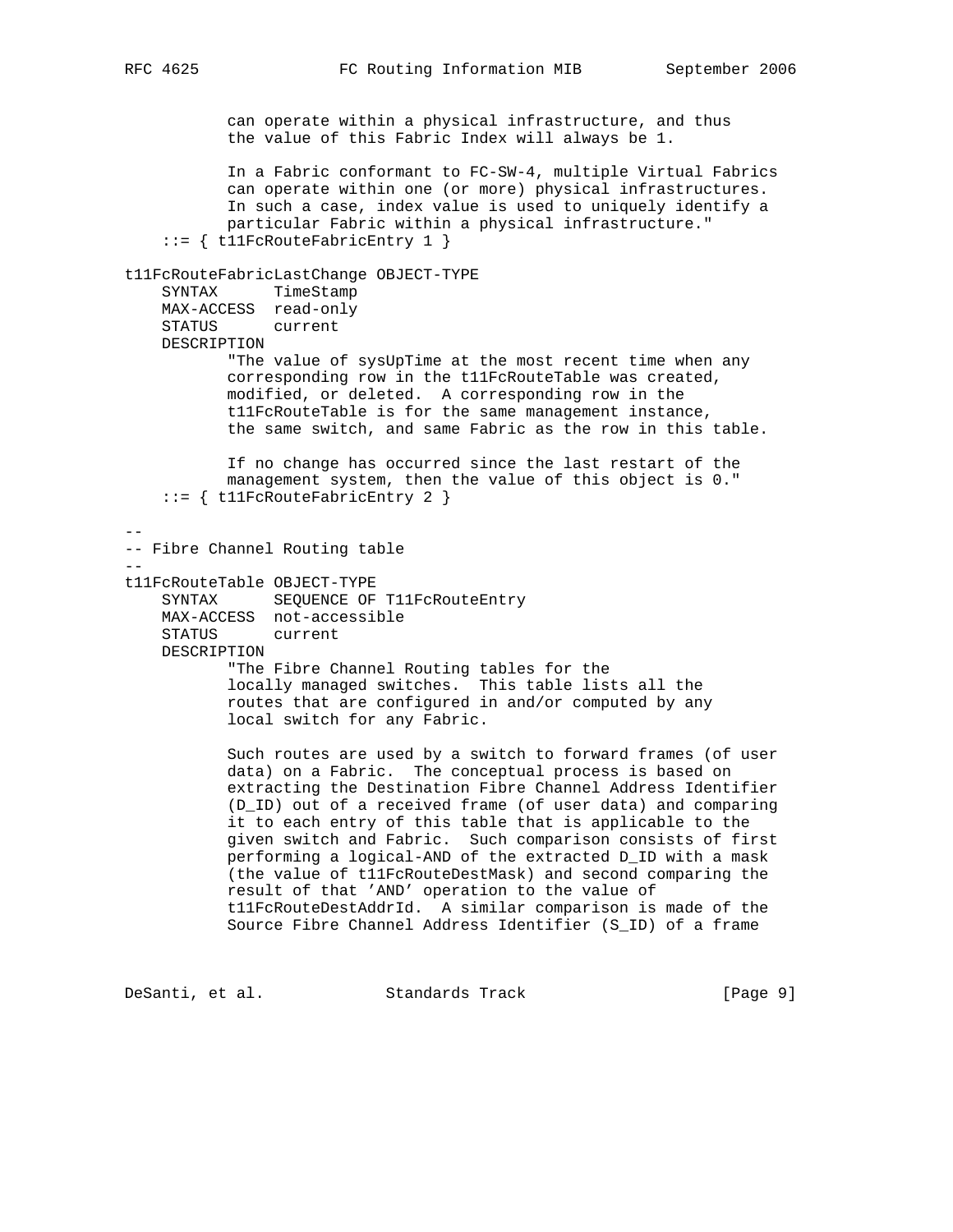```
 against the t11FcRouteSrcAddrId and t11FcRouteSrcMask values
           of an entry. If an entry's value of t11FcRouteInInterface
           is non-zero, then a further comparison determines if the
           frame was received on the appropriate interface. If all of
           these comparisons for a particular entry are successful,
           then that entry represents a potential route for forwarding
           the received frame.
           For entries configured by a user, t11FcRouteProto has
           the value 'netmgmt'; only entries of this type can be
           deleted by the user."
    ::= { t11FcRouteObjects 2 }
t11FcRouteEntry OBJECT-TYPE
   SYNTAX T11FcRouteEntry
    MAX-ACCESS not-accessible
   STATUS
    DESCRIPTION
           "Each entry contains a route to a particular destination,
           possibly from a particular subset of source addresses,
           on a particular Fabric via a particular output interface
           and learned in a particular manner."
    INDEX { fcmInstanceIndex, fcmSwitchIndex,
                 t11FcRouteFabricIndex,
                 t11FcRouteDestAddrId, t11FcRouteDestMask,
                  t11FcRouteSrcAddrId, t11FcRouteSrcMask,
                 t11FcRouteInInterface, t11FcRouteProto,
                  t11FcRouteOutInterface }
   ::= \{ t11FcRouteTable 1 \}T11FcRouteEntry ::=
    SEQUENCE {
        t11FcRouteDestAddrId FcAddressIdOrZero,
 t11FcRouteDestMask FcAddressIdOrZero,
 t11FcRouteSrcAddrId FcAddressIdOrZero,
 t11FcRouteSrcMask FcAddressIdOrZero,
        t11FcRouteInInterface InterfaceIndexOrZero,
        t11FcRouteProto INTEGER,
        t11FcRouteOutInterface InterfaceIndex,
 t11FcRouteDomainId FcDomainIdOrZero,
t11FcRouteMetric Unsigned32,
t11FcRouteType INTEGER,
t11FcRouteIfDown INTEGER,
        t11FcRouteStorageType StorageType,
        t11FcRouteRowStatus RowStatus
    }
t11FcRouteDestAddrId OBJECT-TYPE
    SYNTAX FcAddressIdOrZero (SIZE (3))
```
DeSanti, et al. Standards Track [Page 10]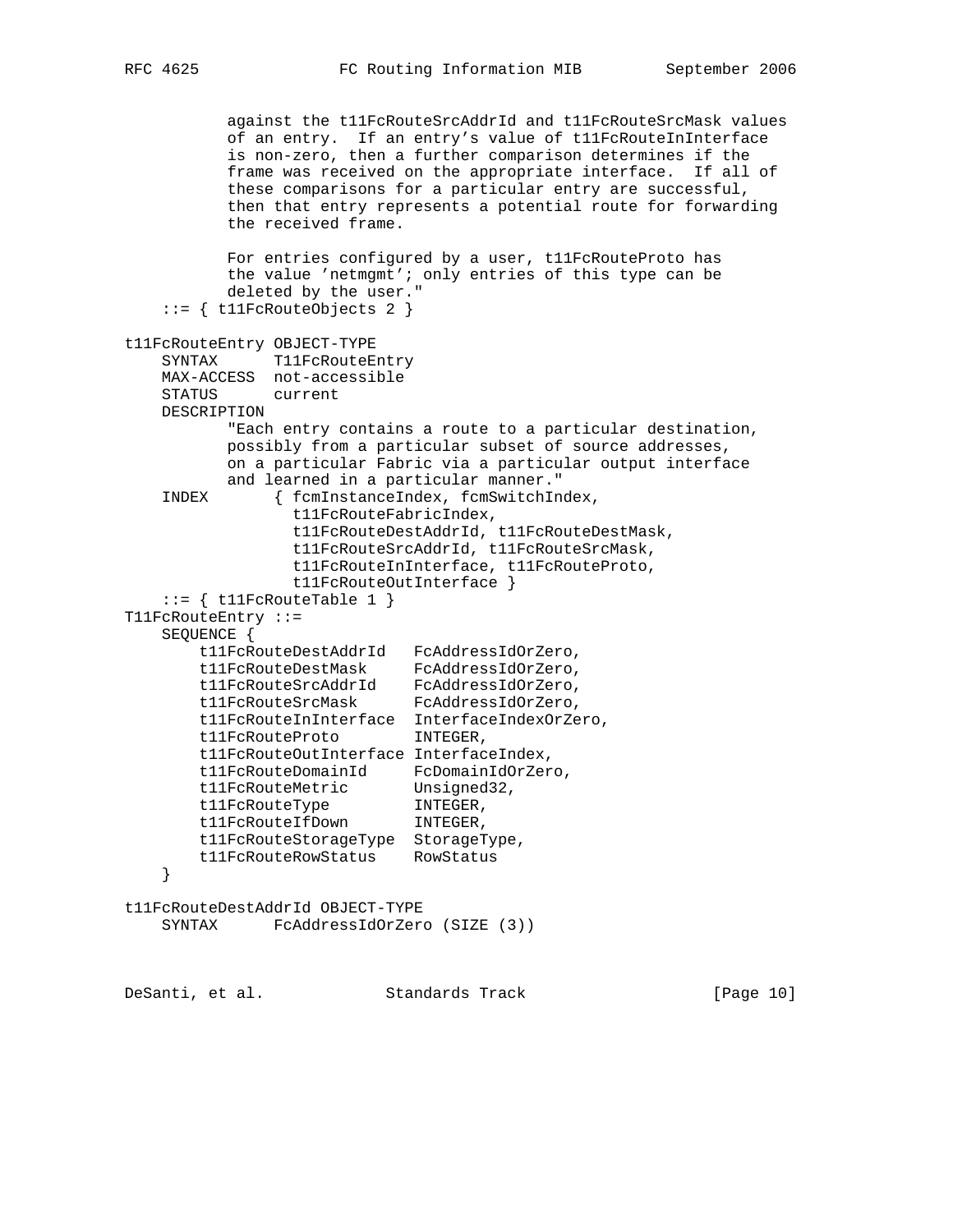```
 MAX-ACCESS not-accessible
     STATUS current
    DESCRIPTION
            "The destination Fibre Channel Address Identifier of
           this route. A zero-length string for this field is
           not allowed."
    ::= \{ t11FcRouteEntry 1 }
t11FcRouteDestMask OBJECT-TYPE
     SYNTAX FcAddressIdOrZero
    MAX-ACCESS not-accessible
    STATUS current
    DESCRIPTION
           "The mask to be logical-ANDed with a destination
           Fibre Channel Address Identifier before it is compared
           to the value in the t11FcRouteDestAddrId field.
           Allowed values are 255.255.255, 255.255.0, or 255.0.0.
           FSPF's definition generates routes to a Domain_ID,
           so the mask for all FSPF-generated routes is 255.0.0.
           The zero-length value has the same meaning as 0.0.0."
    ::= { t11FcRouteEntry 2 }
t11FcRouteSrcAddrId OBJECT-TYPE
     SYNTAX FcAddressIdOrZero
    MAX-ACCESS not-accessible
    STATUS current
    DESCRIPTION
            "The source Fibre Channel Address Identifier of this
           route. Note that if this object and the corresponding
            instance of t11FcRouteSrcMask both have a value of 0.0.0,
           then this route matches all source addresses. The
            zero-length value has the same meaning as 0.0.0."
    ::= { t11FcRouteEntry 3 }
t11FcRouteSrcMask OBJECT-TYPE
     SYNTAX FcAddressIdOrZero
    MAX-ACCESS not-accessible
    STATUS current
    DESCRIPTION
            "The mask to be logical-ANDed with a source
           Fibre Channel Address Identifier before it is compared
           to the value in the t11FcRouteSrcAddrId field. Allowed
           values are 255.255.255, 255.255.0, 255.0.0, or 0.0.0.
           The zero-length value has the same meaning as 0.0.0."
    ::= { t11FcRouteEntry 4 }
t11FcRouteInInterface OBJECT-TYPE
     SYNTAX InterfaceIndexOrZero
```
DeSanti, et al. Standards Track [Page 11]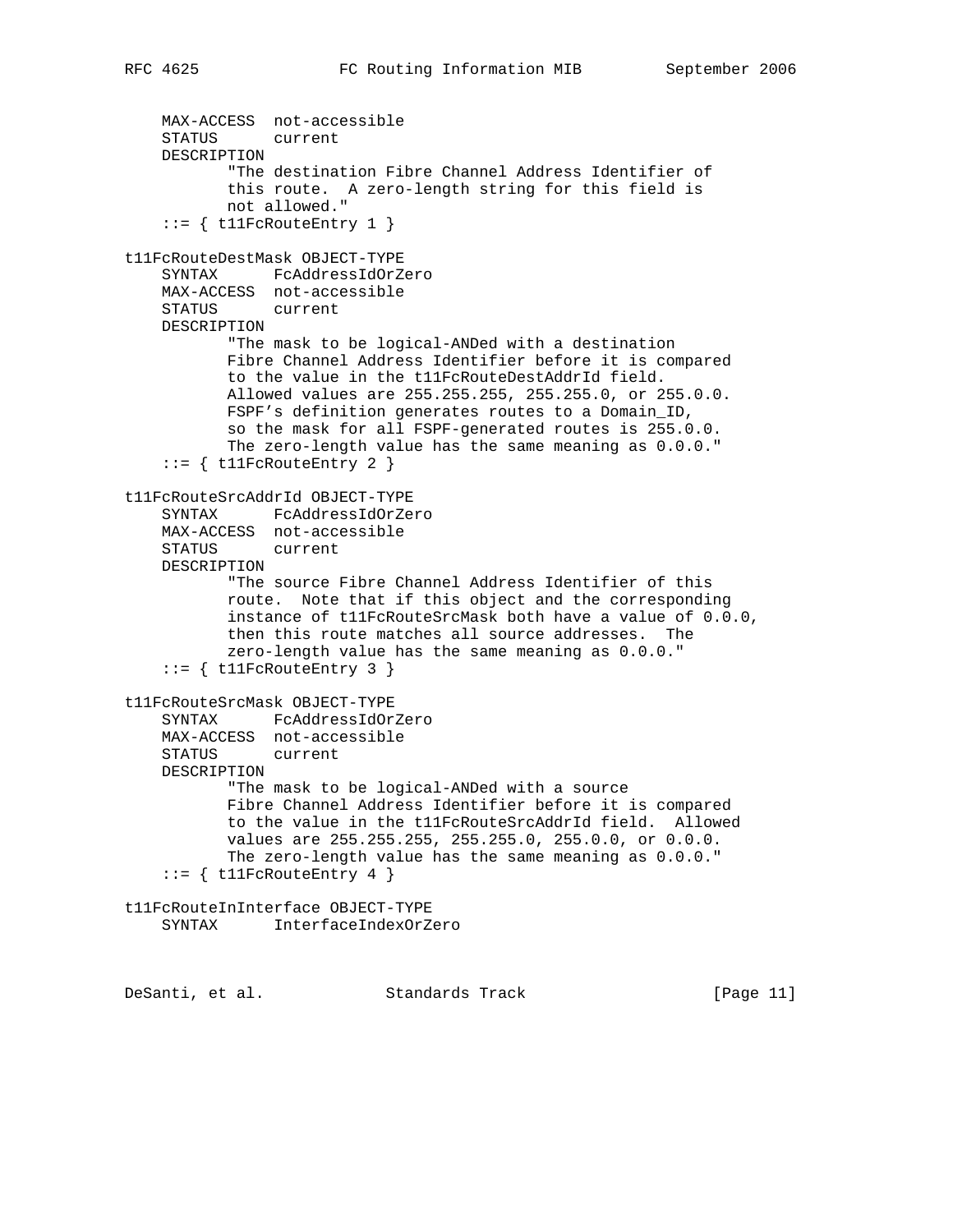```
 MAX-ACCESS not-accessible
     STATUS current
    DESCRIPTION
           "If the value of this object is non-zero, it is the
           value of ifIndex that identifies the local
           Fibre Channel interface through which a frame
           must have been received in order to match with
           this entry. If the value of this object is zero,
           the matching does not require that the frame be
           received on any specific interface."
    ::= { t11FcRouteEntry 5 }
t11FcRouteProto OBJECT-TYPE
    SYNTAX INTEGER {
                 other(1),
                 local(2),
                 netmgmt(3),
             fspf(4)<br>}
 }
    MAX-ACCESS not-accessible
    STATUS current
    DESCRIPTION
           "The mechanism via which this route was learned:
               other(1) - not specified
                local(2) - local interface
                netmgmt(3)- static route
                fspf(4) - Fibre Shortest Path First
 "
    ::= { t11FcRouteEntry 6 }
t11FcRouteOutInterface OBJECT-TYPE
    SYNTAX InterfaceIndex
    MAX-ACCESS not-accessible
    STATUS current
    DESCRIPTION
           "The value of ifIndex that identifies the local
           Fibre Channel interface through which the next hop
           of this route is to be reached."
    ::= { t11FcRouteEntry 7 }
t11FcRouteDomainId OBJECT-TYPE
    SYNTAX FcDomainIdOrZero
    MAX-ACCESS read-create
    STATUS current
    DESCRIPTION
           "The domain_ID of next hop switch.
           This object can have a value of zero if the value
DeSanti, et al. Standards Track [Page 12]
```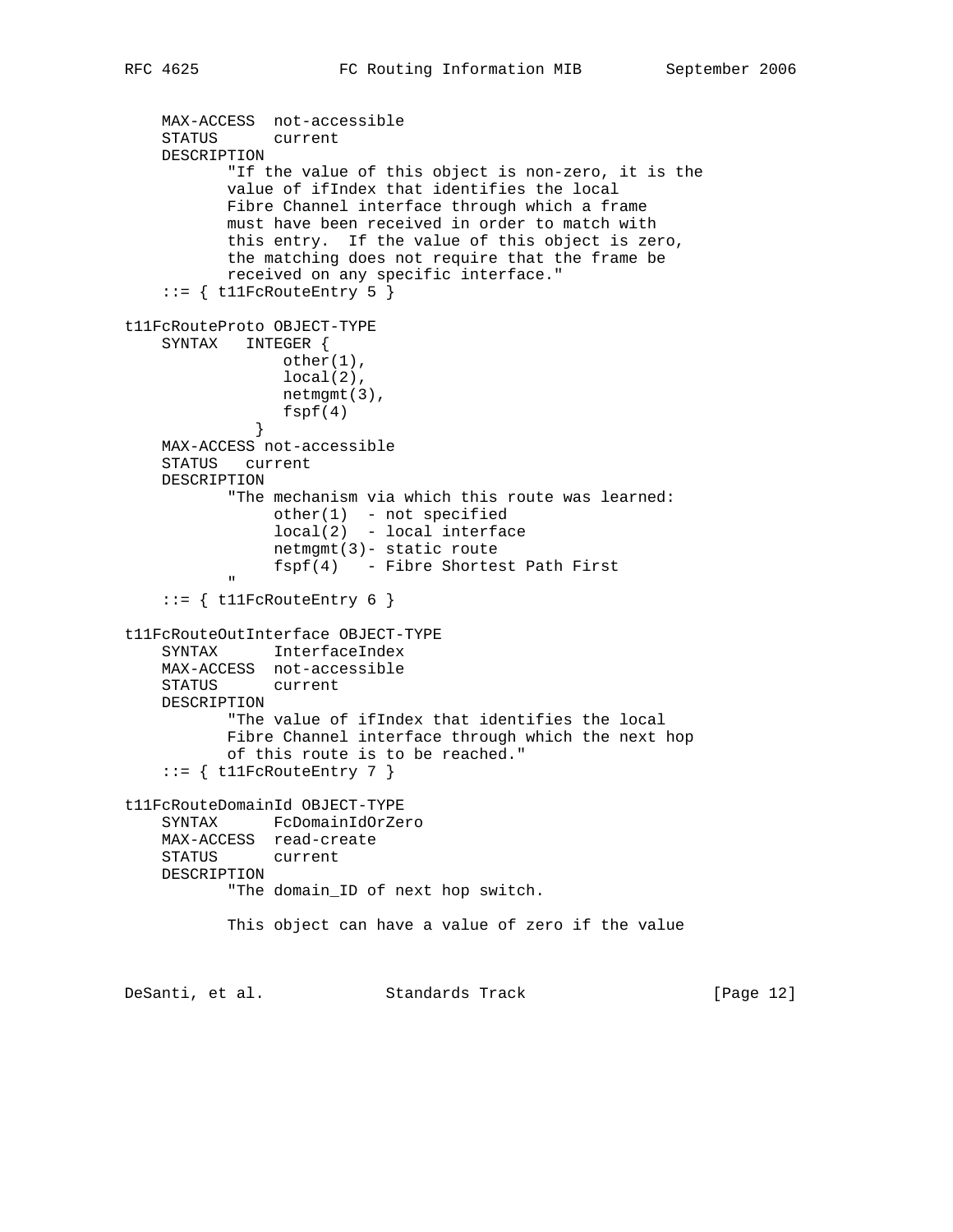```
 of t11FcRouteProto is 'local'."
    ::= { t11FcRouteEntry 8 }
t11FcRouteMetric OBJECT-TYPE
     SYNTAX Unsigned32 (0..65536)
    MAX-ACCESS read-create
    STATUS current
    DESCRIPTION
           "The routing metric for this route.
           The use of this object is dependent on t11FcRouteProto."
    ::= { t11FcRouteEntry 9 }
t11FcRouteType OBJECT-TYPE
    SYNTAX INTEGER {
                 local(1),
                remote(2)
 }
    MAX-ACCESS read-create
    STATUS current
    DESCRIPTION
           "The type of route.
          local(1) - a route for which the next Fibre Channel
                       port is the final destination;
          port is the final destination.<br>remote(2) - a route for which the next Fibre Channel
                      port is not the final destination."
    DEFVAL {local}
     ::= { t11FcRouteEntry 10 }
t11FcRouteIfDown OBJECT-TYPE
    SYNTAX INTEGER {
                   remove(1),
               reta(2)}
 }
    MAX-ACCESS read-create
     STATUS current
    DESCRIPTION
           "The value of this object indicates what happens to
           this route when the output interface (given by the
           corresponding value of t11FcRouteOutInterface) is
           operationally 'down'. If this object's value is 'retain',
           the route is to be retained in this table. If this
           object's value is 'remove', the route is to be removed
           from this table."
    DEFVAL { retain }
    ::= \{ t11FcRouteEntry 11 \}
```
DeSanti, et al. Standards Track [Page 13]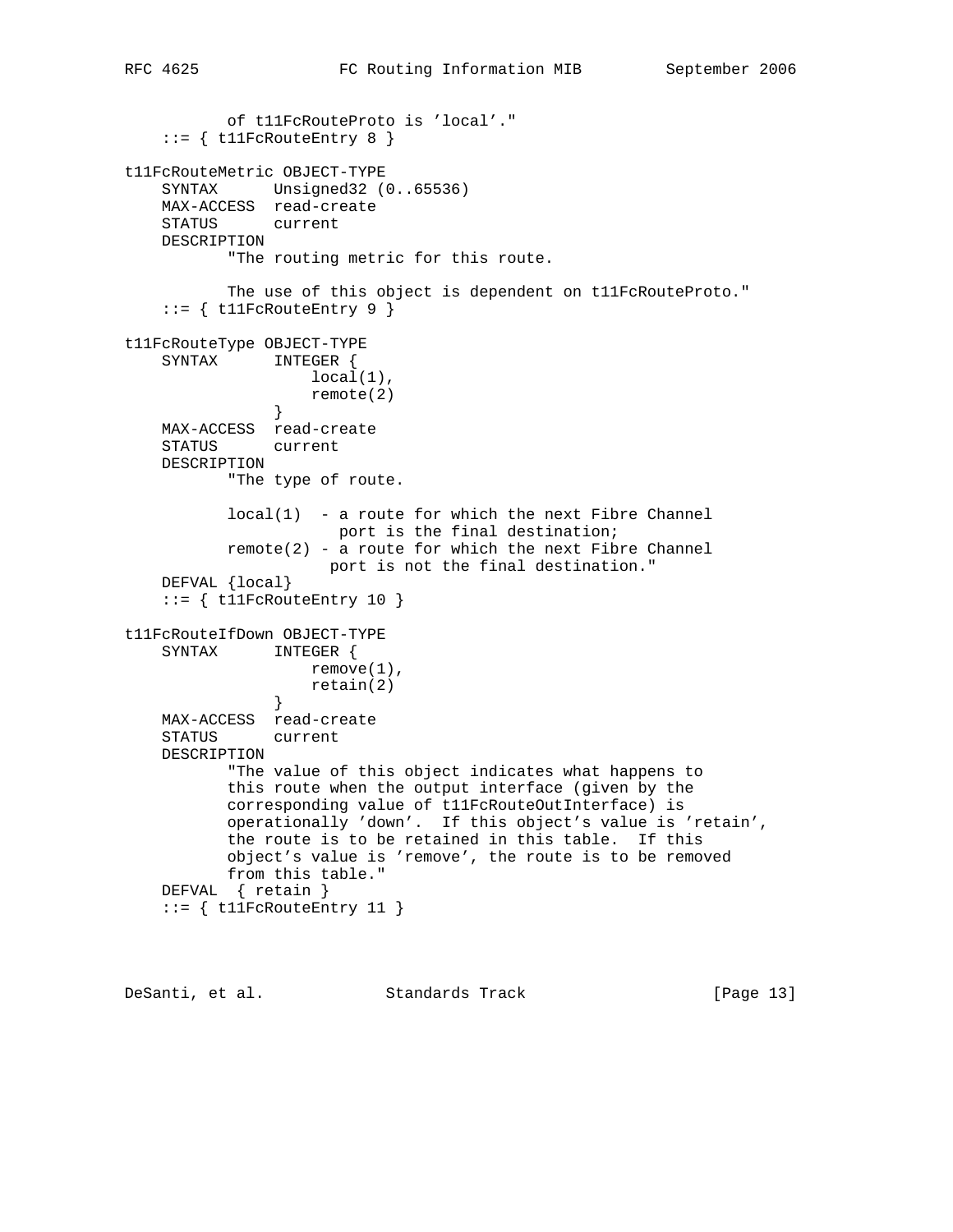```
t11FcRouteStorageType OBJECT-TYPE
     SYNTAX StorageType
    MAX-ACCESS read-create
     STATUS current
    DESCRIPTION
           "The storage type for this conceptual row.
           Conceptual rows having the value 'permanent' need not
           allow write-access to any columnar objects in the row."
       DEFVAL { nonVolatile }
     ::= { t11FcRouteEntry 12 }
t11FcRouteRowStatus OBJECT-TYPE
     SYNTAX RowStatus
    MAX-ACCESS read-create
    STATUS current
    DESCRIPTION
           "The status of this conceptual row.
           The only rows that can be deleted by setting this object to
           'destroy' are those for which t11FcRouteProto has the value
           'netmgmt'."
    ::= { t11FcRouteEntry 13 }
--
-- Conformance
- -t11FcRouteCompliances OBJECT IDENTIFIER
                        ::= { t11FcRouteConformance 1 }
t11FcRouteGroups OBJECT IDENTIFIER
                        ::= { t11FcRouteConformance 2 }
t11FcRouteCompliance MODULE-COMPLIANCE
    STATUS current
    DESCRIPTION
           "The compliance statement for entities that
           implement the T11-FC-ROUTE-MIB.
- --- Note: The next four OBJECT clauses are for auxiliary objects, and the
-- SMIv2 does not permit inclusion of objects that are not accessible
-- in an OBJECT clause (see Sections 3.1 & 5.4.3 in STD 58, RFC 2580).
-- Thus, these four clauses cannot be included below in the normal
-- location for OBJECT clauses.
- --- OBJECT t11FcRouteSrcAddrId
-- SYNTAX FcAddressIdOrZero (SIZE (0))
-- DESCRIPTION
-- \blacksquare 'Support is not required for routes that
-- match only a subset of possible source
```
DeSanti, et al. Standards Track [Page 14]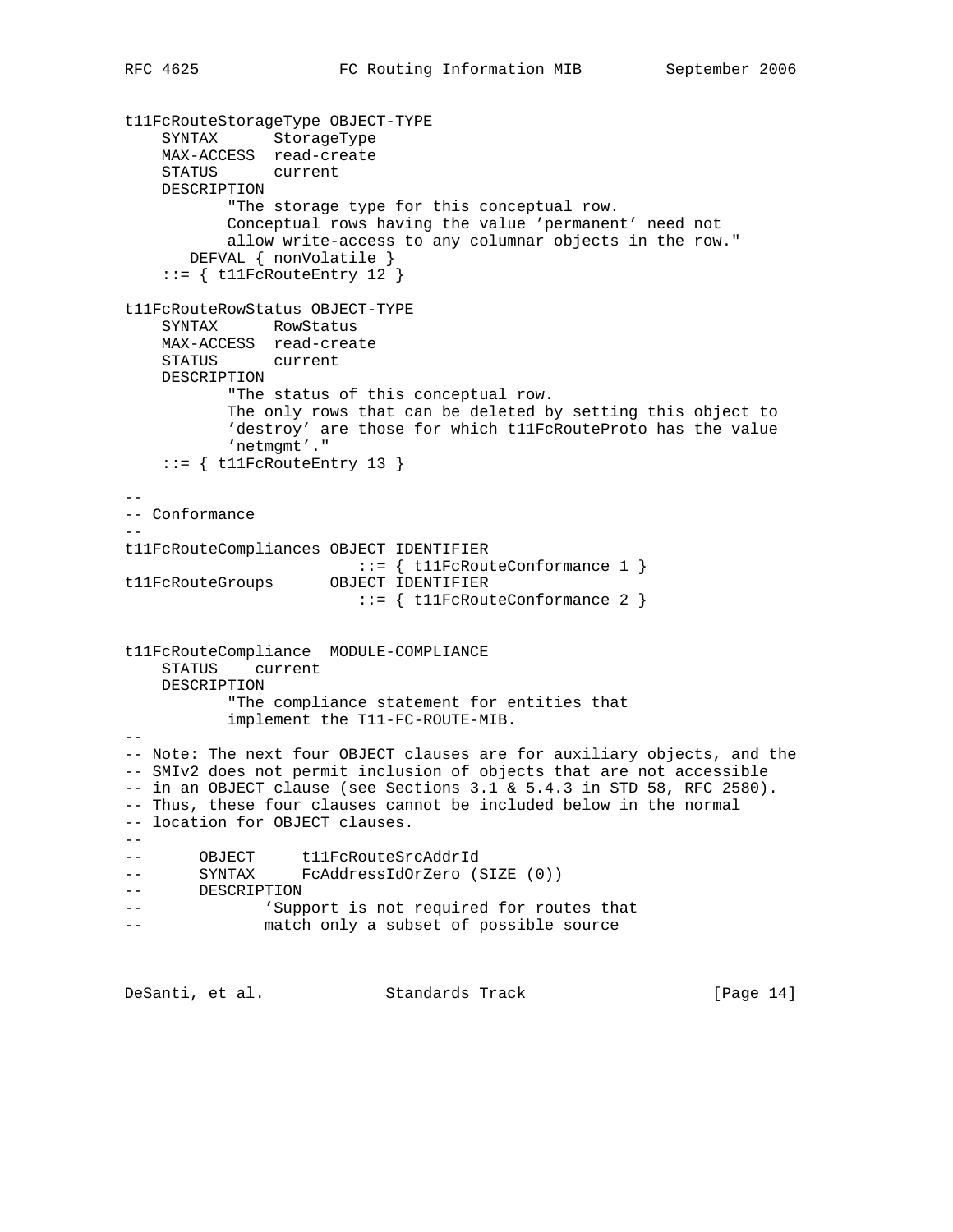-- addresses.' -- -- OBJECT t11FcRouteSrcMask -- SYNTAX FcAddressIdOrZero (SIZE (0)) -- DESCRIPTION --  $\blacksquare$  'Support is not required for routes that -- match only a subset of possible source -- addresses.' -- -- OBJECT t11FcRouteDestMask -- DESCRIPTION -- 'Support is mandatory only for FSPF-generated -- **The routes.** Since FSPF's definition generates -- routes to a Domain\_ID, the mask for all -- FSPF-generated routes is 255.0.0. Thus, -- support is only required for 255.0.0.'  $--$ -- OBJECT t11FcRouteInInterface -- SYNTAX InterfaceIndexOrZero (0) -- DESCRIPTION --  $\blacksquare$  'Support for routes specific to particular -- source interfaces is not required.' " "The Contract of the Contract of the Contract of the Contract of the Contract of the Contract of the Contract of the Contract of the Contract of the Contract of the Contract of the Contract of the Contract of the Contrac MODULE -- this module MANDATORY-GROUPS { t11FcRouteGroup } OBJECT t11FcRouteIfDown MIN-ACCESS read-only DESCRIPTION "Write access is not required." OBJECT t11FcRouteDomainId MIN-ACCESS read-only DESCRIPTION "Write access is not required." OBJECT t11FcRouteMetric MIN-ACCESS read-only DESCRIPTION "Write access is not required." OBJECT t11FcRouteType MIN-ACCESS read-only DESCRIPTION "Write access is not required." OBJECT t11FcRouteStorageType

DeSanti, et al. Standards Track [Page 15]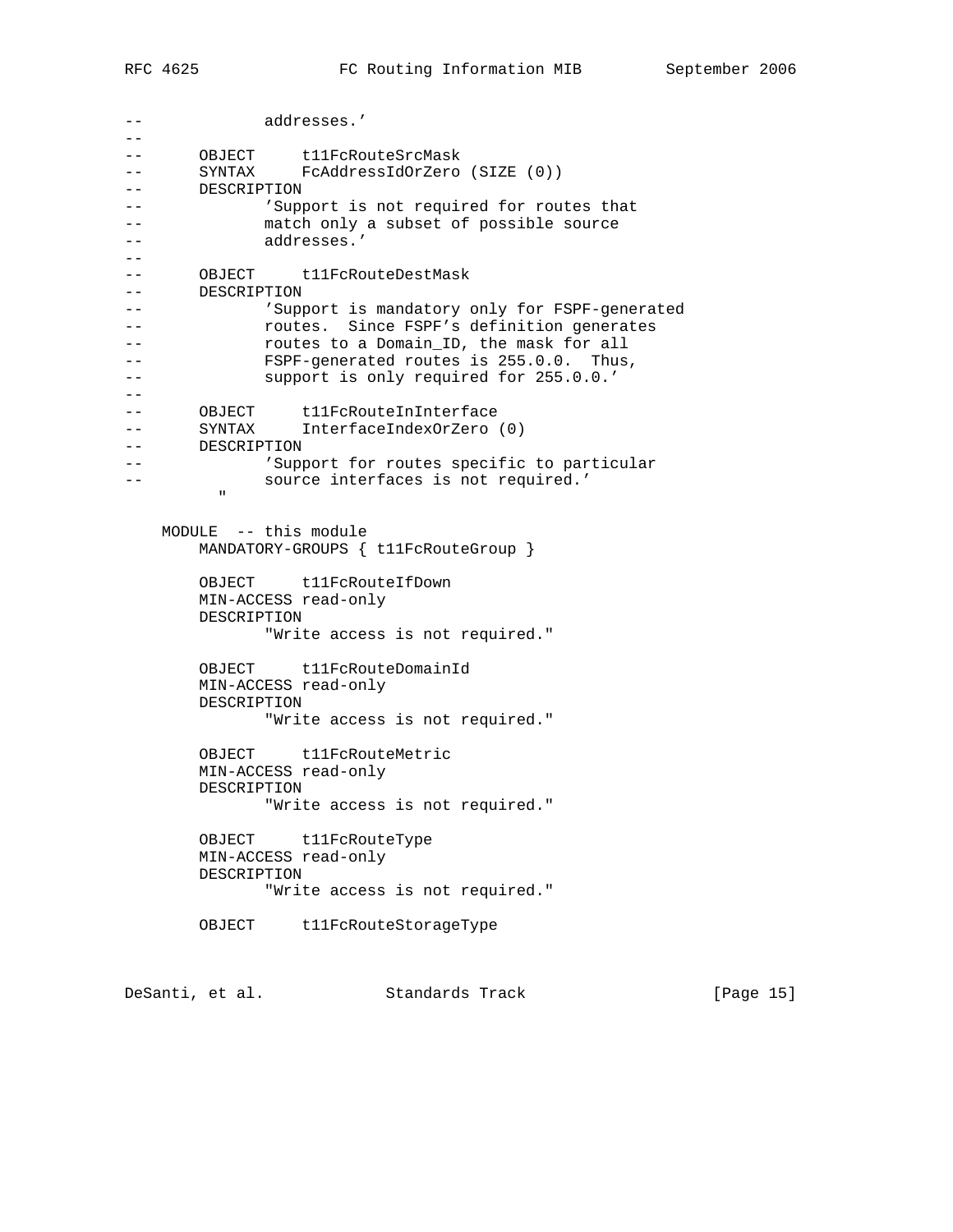```
 MIN-ACCESS read-only
        DESCRIPTION
               "Write access is not required."
OBJECT t11FcRouteRowStatus
 SYNTAX INTEGER { active(1) }
        MIN-ACCESS read-only
        DESCRIPTION
               "Write access is not required."
     ::= { t11FcRouteCompliances 1 }
t11FcRouteGroup OBJECT-GROUP
    OBJECTS { t11FcRouteFabricLastChange,
               t11FcRouteDomainId,
               t11FcRouteMetric,
               t11FcRouteType,
               t11FcRouteIfDown,
               t11FcRouteStorageType,
               t11FcRouteRowStatus
             }
    STATUS current
    DESCRIPTION
           "A collection of objects for displaying and configuring
           routes."
     ::= { t11FcRouteGroups 1 }
```
END

DeSanti, et al. Standards Track [Page 16]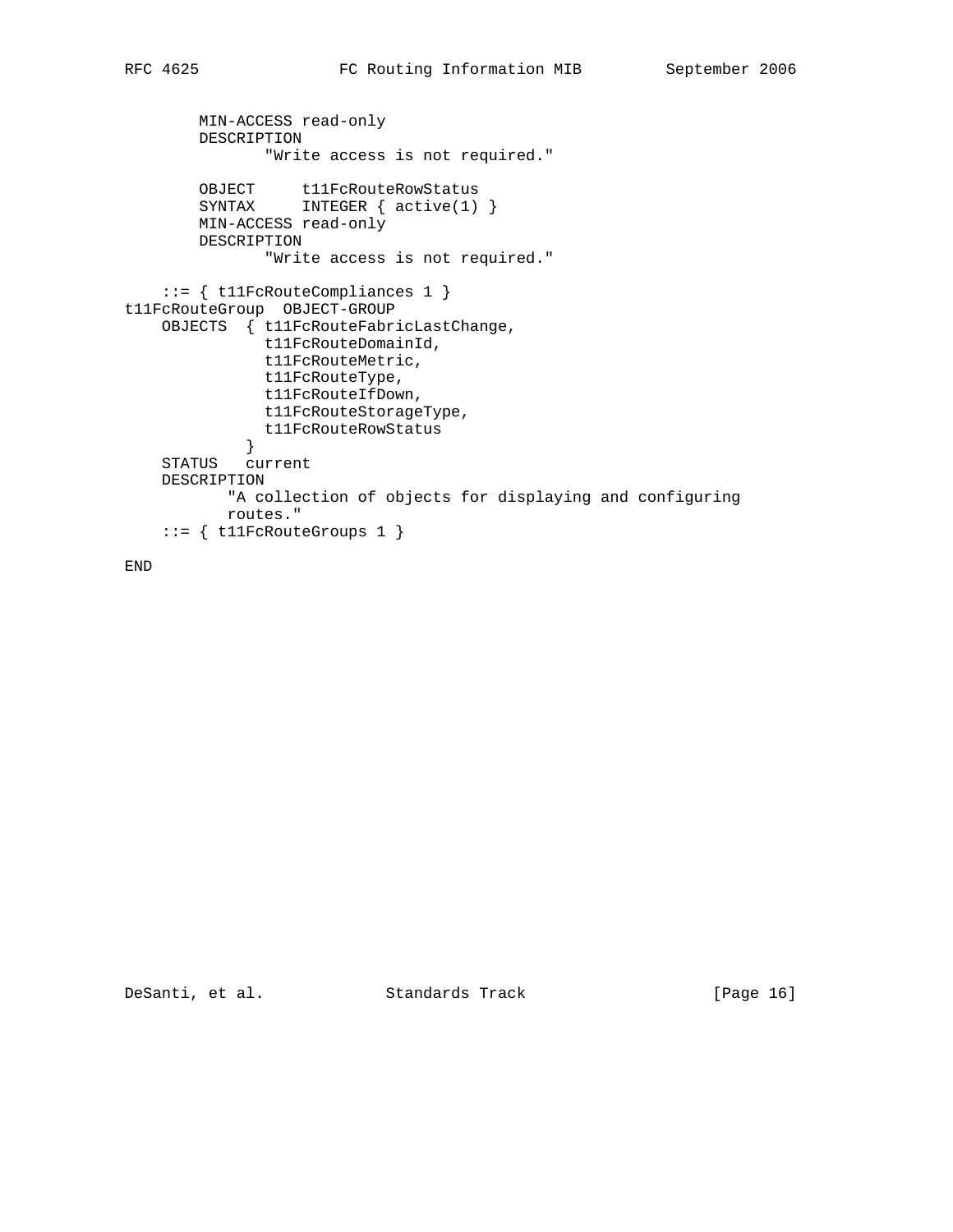#### 7. Acknowledgements

 This document was originally developed and approved by the INCITS Task Group T11.5 (http://www.t11.org) as the SM-RTM project. We wish to acknowledge the contributions and comments from the INCITS Technical Committee T11, including the following:

 T11 Chair: Robert Snively, Brocade T11 Vice Chair: Claudio DeSanti, Cisco Systems T11.5 Chair: Roger Cummings, Symantec T11.5 members, especially: Ken Hirata, Emulex Scott Kipp, McData Elizabeth G. Rodriguez, Dot Hill

 The document was subsequently approved by the IETF's IMSS Working Group, chaired by David Black (EMC Corporation). We also wish to acknowledge Bert Wijnen (Lucent Technologies), the IETF Area Director, for his review of the document.

8. IANA Considerations

 The IANA has assigned a MIB OID for the T11-FC-ROUTE-MIB module under the appropriate subtree.

9. Security Considerations

 There are several management objects defined in this MIB module with a MAX-ACCESS clause of read-write and/or read-create. Such objects may be considered sensitive or vulnerable in some network environments. The support for SET operations in a non-secure environment without proper protection can have a negative effect on network operations. These objects and their sensitivity/vulnerability are:

 t11FcRouteDomainId, t11FcRouteMetric, t11FcRouteType, t11FcRouteIfDown, t11FcRouteRowStatus -- configure new routes and/or modify existing routes.

 Such objects may be considered sensitive or vulnerable in some network environments. For example, the ability to change network topology or network speed may afford an attacker the ability to obtain better performance at the expense of other network users. The support for SET operations in a non-secure environment without proper protection can have a negative effect on network operations.

DeSanti, et al. Standards Track [Page 17]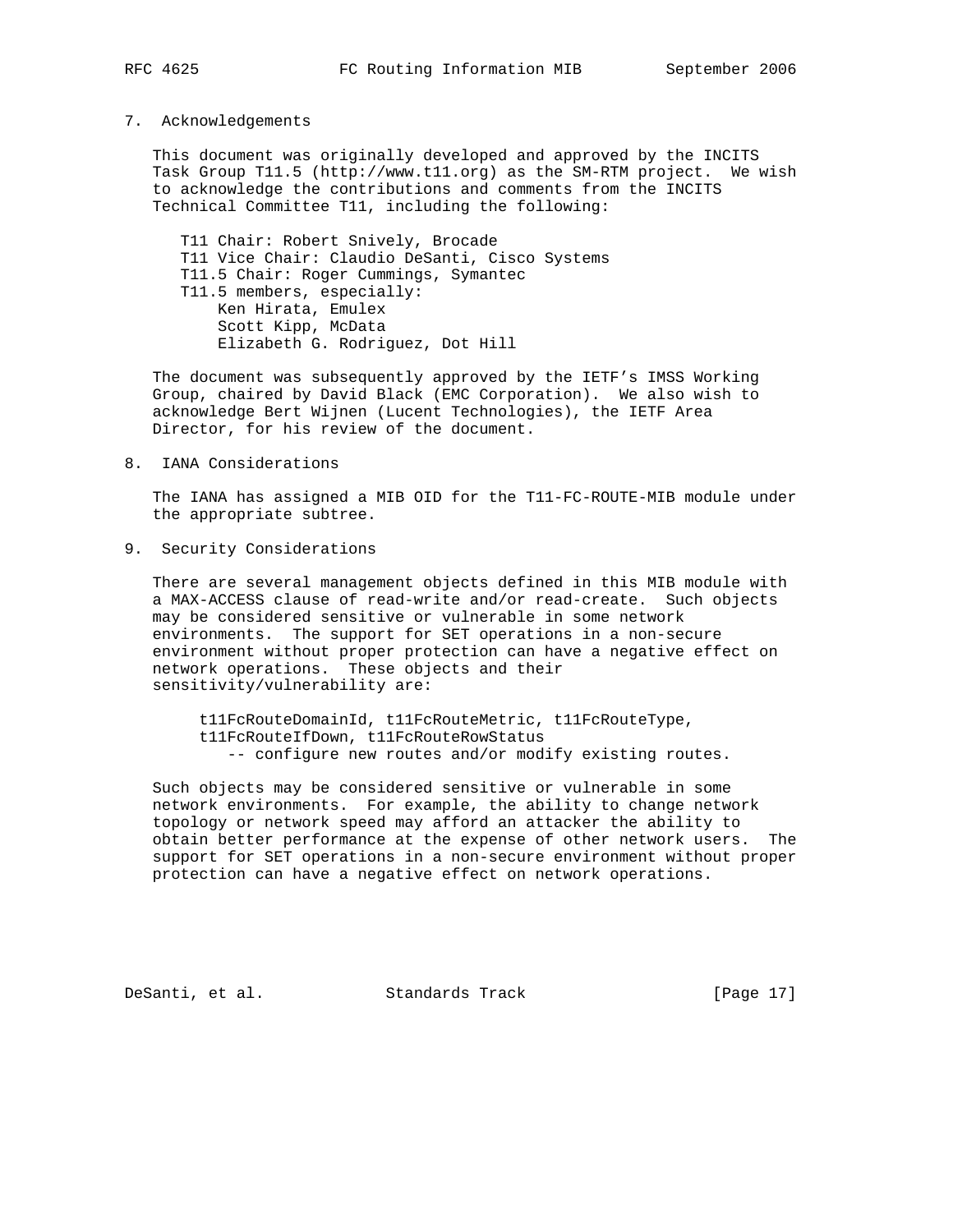Some of the readable objects in this MIB module (i.e., objects with a MAX-ACCESS other than not-accessible) may be considered sensitive or vulnerable in some network environments. It is thus important to control even GET and/or NOTIFY access to these objects and possibly to even encrypt the values of these objects when sending them over the network via SNMP. The objects and their sensitivity/vulnerability are: the write-able objects listed above plus one other:

 t11FcRouteLastChangeTime -- the time of the last routing table change.

 SNMP versions prior to SNMPv3 did not include adequate security. Even if the network itself is secure (for example by using IPSec), even then, there is no control as to who on the secure network is allowed to access and GET/SET (read/change/create/delete) the objects in this MIB module.

 It is RECOMMENDED that implementors consider the security features as provided by the SNMPv3 framework (see [RFC3410], section 8), including full support for the SNMPv3 cryptographic mechanisms (for authentication and privacy).

 Further, deployment of SNMP versions prior to SNMPv3 is NOT RECOMMENDED. Instead, it is RECOMMENDED to deploy SNMPv3 and to enable cryptographic security. It is then a customer/operator responsibility to ensure that the SNMP entity giving access to an instance of this MIB module is properly configured to give access to the objects only to those principals (users) that have legitimate rights to indeed GET or SET (change/create/delete) them.

DeSanti, et al. Standards Track [Page 18]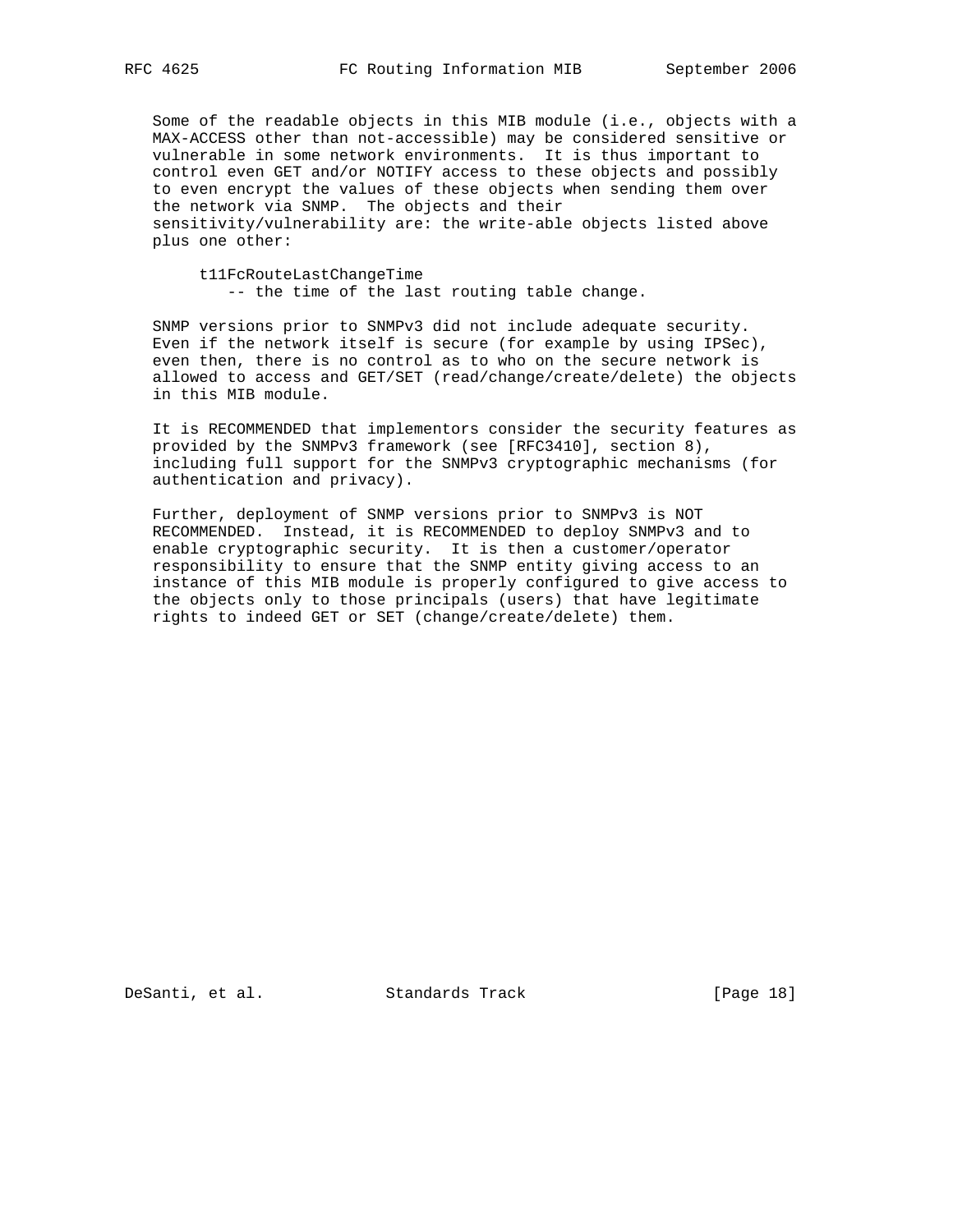- 10. Normative References
	- [RFC2119] Bradner, S., "Key words for use in RFCs to Indicate Requirement Levels", BCP 14, RFC 2119, March 1997.
	- [RFC2578] McCloghrie, K., Perkins, D., Schoenwaelder, J., Case, J., Rose, M., and S. Waldbusser, "Structure of Management Information Version 2 (SMIv2)", STD 58, RFC 2578, April 1999.
	- [RFC2579] McCloghrie, K., Perkins, D., Schoenwaelder, J., Case, J., Rose, M., and S. Waldbusser, "Textual Conventions for SMIv2", STD 58, RFC 2579, April 1999.
	- [RFC2580] McCloghrie, K., Perkins, D., Schoenwaelder, J., Case, J., Rose, M., and S. Waldbusser, "Conformance Statements for SMIv2", STD 58, RFC 2580, April 1999.
	- [RFC2863] McCloghrie, K. and F. Kastenholz, "The Interfaces Group MIB", RFC 2863, June 2000.
	- [RFC3411] Harrington, D., Presuhn, R., and B. Wijnen, "An Architecture for Describing Simple Network Management Protocol (SNMP) Management Frameworks", STD 62, RFC 3411, December 2002.
	- [RFC4439] DeSanti, C., Gaonkar, V., McCloghrie, K., and S. Gai, "Fibre Channel Fabric Address Manager MIB", RFC 4439, March 2006.
	- [RFC4626] DeSanti, C., Gaonkar, V., McCloghrie, K., and S. Gai, "MIB for Fibre Channel's Fabric Shortest Path First (FSPF) Protocol", RFC 4626, September 2006.
	- [FC-FS] "Fibre Channel Framing and Signaling (FC-FS)", ANSI INCITS 373-2003, April 2003.
	- [FC-SW-3] "Fibre Channel Switch Fabric 3 (FC-SW-3)", ANSI INCITS 384-2004, 2004.
	- [FC-SW-4] "Fibre Channel Switch Fabric 4 (FC-SW-4)", ANSI INCITS 418-2006, 2006.
	- [FC-MGMT] McCloghrie, K., "Fibre Channel Management MIB", RFC 4044, May 2005.

| DeSanti, et al.<br>Standards Track | [Page 19] |
|------------------------------------|-----------|
|------------------------------------|-----------|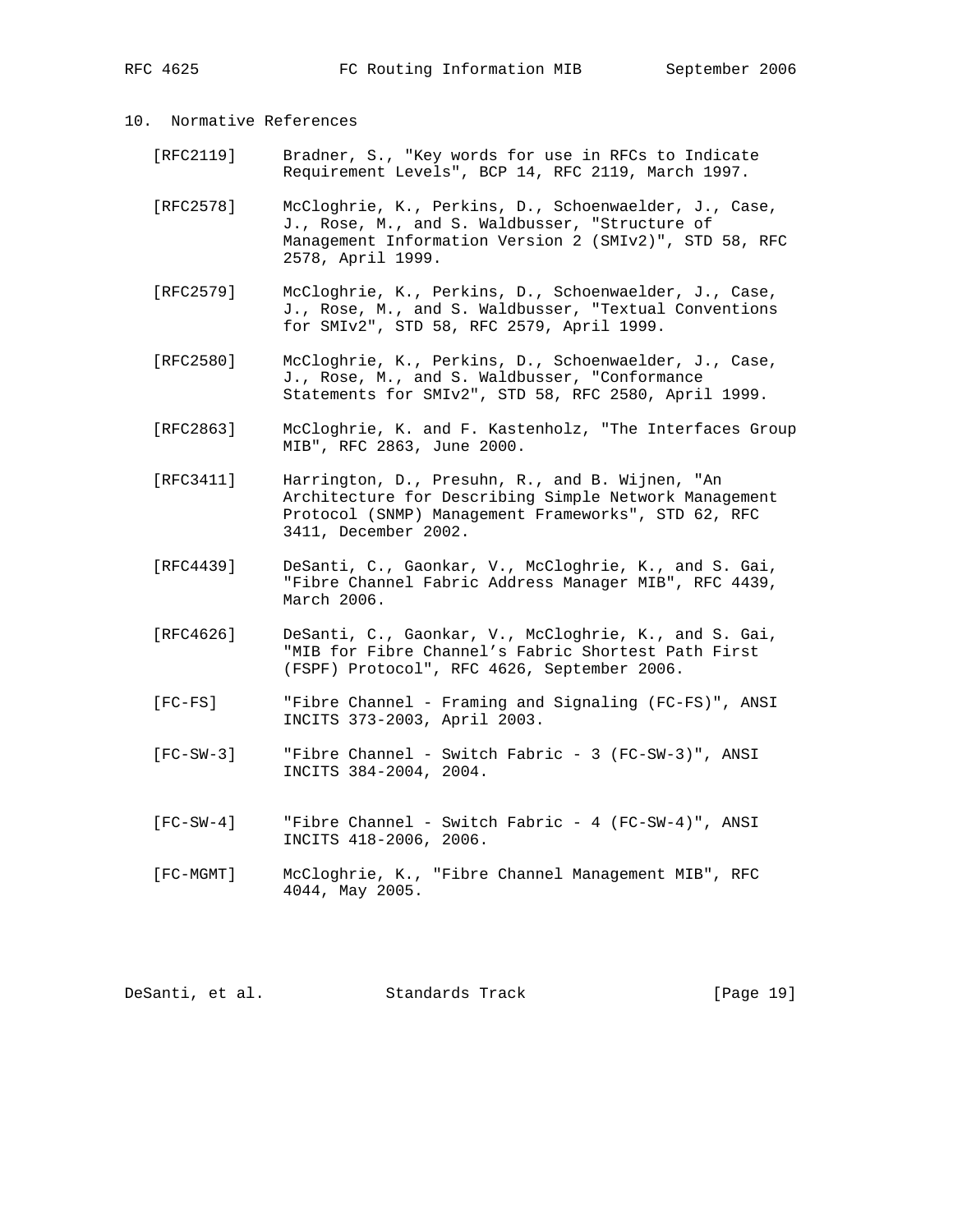- 11. Informative References
	- [RFC2096] Baker, F., "IP Forwarding Table MIB", RFC 2096, January 1997.
	- [RFC2741] Daniele, M., Wijnen, B., Ellison, M., and D. Francisco, "Agent Extensibility (AgentX) Protocol Version 1", RFC 2741, January 2000.
	- [RFC2837] Teow, K., "Definitions of Managed Objects for the Fabric Element in Fibre Channel Standard", RFC 2837, May 2000.
	- [RFC3410] Case, J., Mundy, R., Partain, D., and B. Stewart, "Introduction and Applicability Statements for Internet-Standard Management Framework", RFC 3410, December 2002.
	- [RFC4292] Haberman, B., "IP Forwarding Table MIB", RFC 4292, April 2006.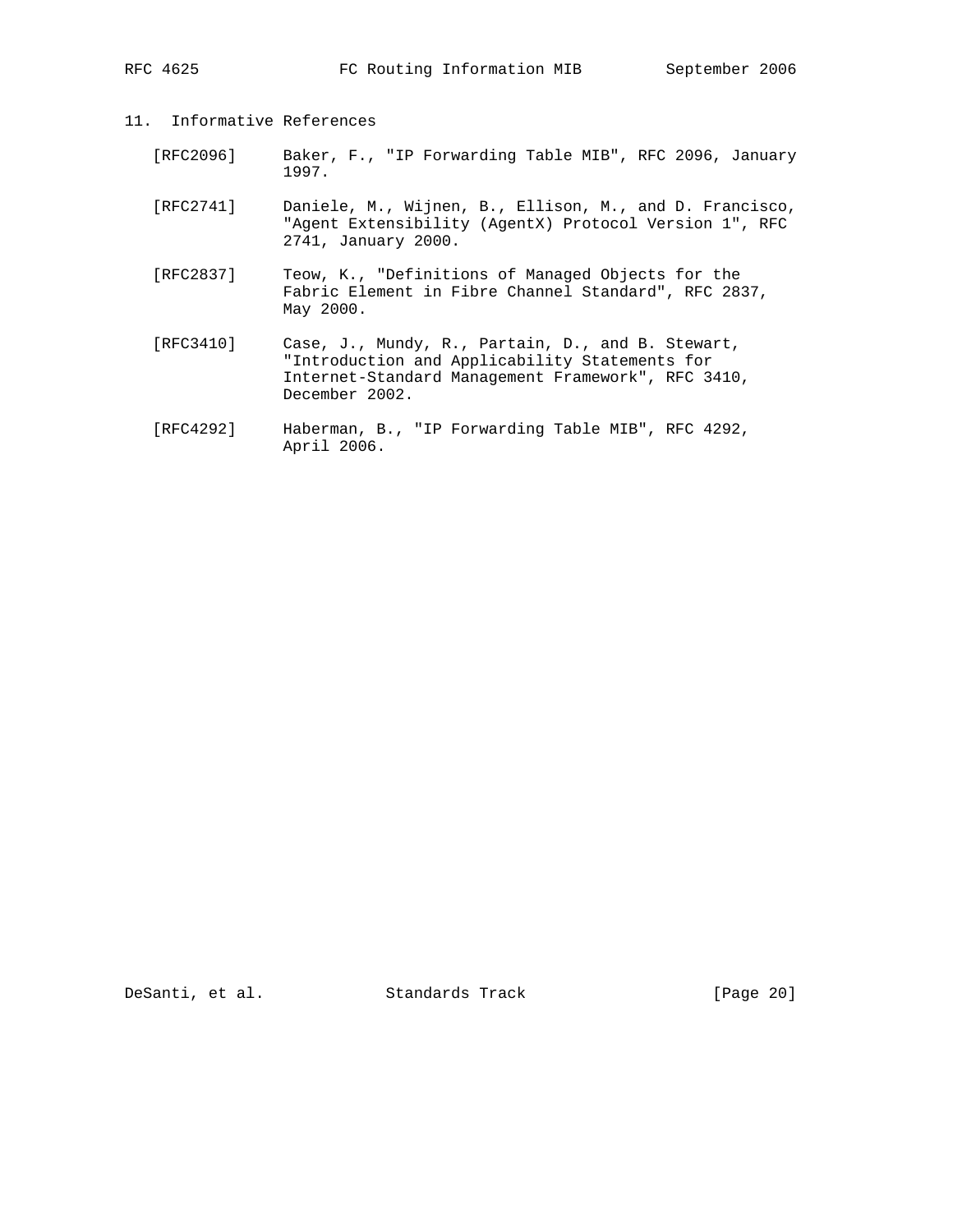Authors' Addresses

 Claudio DeSanti Cisco Systems, Inc. 170 West Tasman Drive San Jose, CA 95134 USA

 Phone: +1 408 853-9172 EMail: cds@cisco.com

 Srini Kode Consultant

 Phone: 408-348-5343 EMail: srinikode@yahoo.com

 Keith McCloghrie Cisco Systems, Inc. 170 West Tasman Drive San Jose, CA USA 95134

 Phone: +1 408-526-5260 EMail: kzm@cisco.com

 Silvano Gai Retired

DeSanti, et al. Standards Track [Page 21]